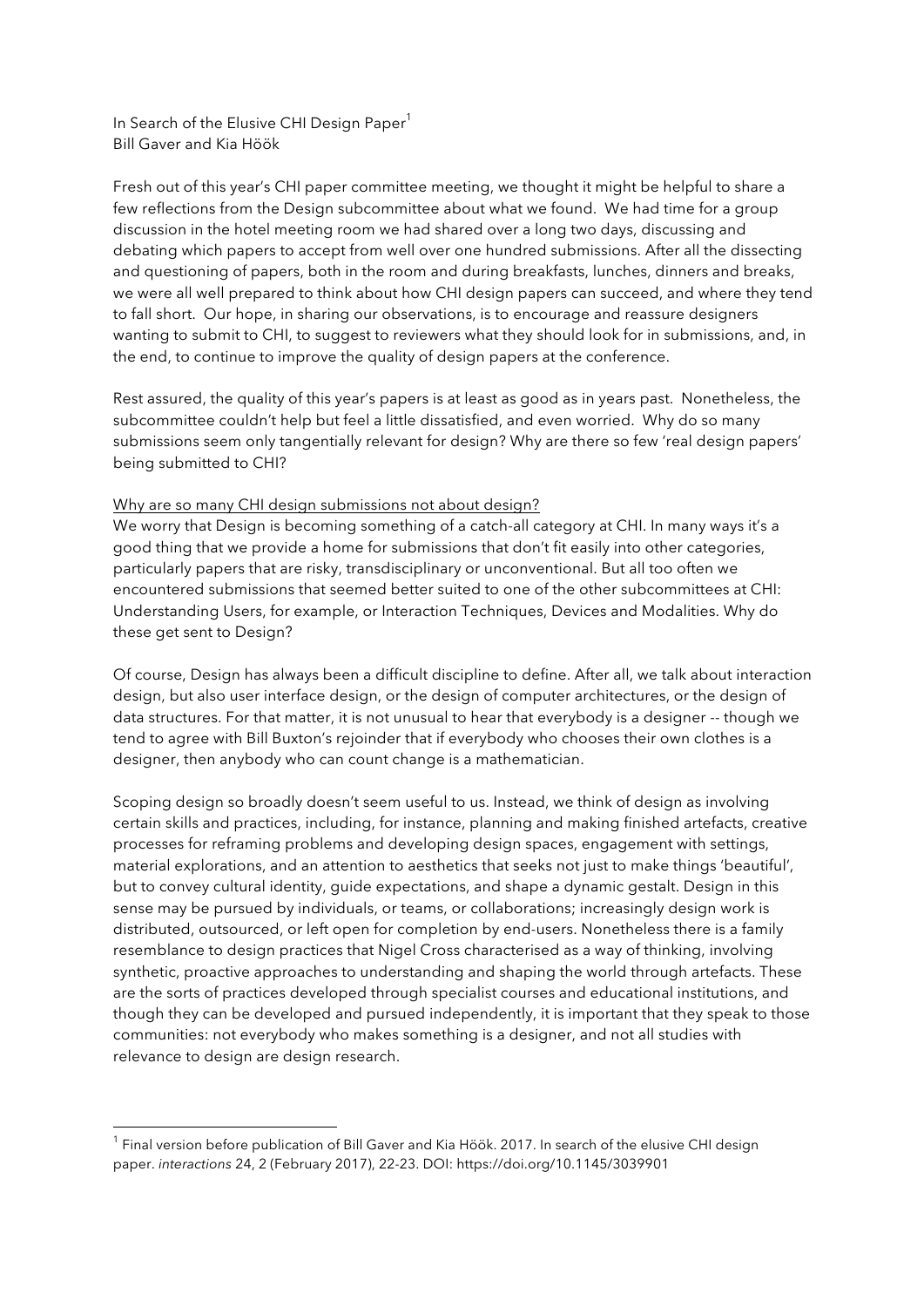So one reason that authors may submit submissions that don't really fit the Design subcommittee may be that they have an overly inclusive understanding of what we mean by 'design'. It may also be, however, that submissions get sent to Design because authors expect them to have an easier ride with us than with other subcommittees. This is not necessarily a question of submitting weak submissions to an 'easy' subcommittee. There are rumours that some CHI subcommittees may have become narrowly doctrinal, losing a broad view of their subject and becoming unwilling or unable to accept papers that do not conform to their favoured approaches (note that our characterization of design above is not intended as a doctrine!). It is also the case that we evaluate each submission on its merits, instead of penalizing those that are not 'Design' for being sent to the wrong subcommittee. This may change, however, at least in the sense that we may start more assertively referring papers that don't belong to Design to other subcommittees. In any case, we would suggest that it would be far more effective to change subcommittee cultures 'from within', rather than sending inappropriate papers to Design.

## The Myth of the Perfect CHI Design Paper

The more important question to us, however, is why we don't see more 'real design papers'. Perhaps one of the reasons for this is that what we on the subcommittee look for in successful design papers seems to be different from what authors expect.

In our discussion, it became apparent that what we meant by 'real design papers' are ones that focus on one or several of the practices listed earlier – the making of artefacts, creative processes, material explorations, or aesthetic crafting. Insofar as such concerns are the heart of design, it makes sense that they should be the topic of design papers as well.

Over the years, however, it seems that the community's expectations of CHI design papers have come to include a lot more besides. These days, beyond making, processes, engagements, explorations and crafting, other ingredients have come to seem essential. Most people 'know', for instance, that papers describing new designs will not be accepted unless they include some sort of user study. Beyond this, CHI design papers should – according to folk wisdom – be framed in terms of an overarching design approach (ideally new, and with a catchy name), motivated by a set of specific research questions, accompanied by an extensive literature review, and analysed in a lengthy discussion to produce generalizable lessons, ideally in theoretical terms.

Trying to write the mythical 'perfect' CHI Design paper is a daunting task. After all, engaging with contexts, developing a design space, exploring materials and developing a finished artefact – the basic elements of design research –already take a huge amount of work. If authors believe that they must add to this a formal user test, an articulated research programme, a set of research questions, an extensive literature review, and a lengthy discussion of generalisability and theoretical import, then, well, why would they bother? Why not submit to a more sympathetic venue or exhibition? And if they do bother, and develop all these other aspects of an 'ideal' design research paper, then is it any wonder that quality suffers?

All too often one of us would report about a submission: "the design is amazing, but they include a user study that is so flawed we really can't accept the paper." Worse still were submissions that developed convincing programmes, great literature reviews, and solid user studies – but with designs that were weak, poorly reported, or entirely absent. Overall, what we saw in the meeting is that often, when authors do try to fulfill the mythical requirements of CHI design papers, they don't do a very good job.

Equally dismaying was the fact that, in our discussions, it became clear that none of us actually demand that CHI Design papers embody the myth. Think about that: in a room full of expert